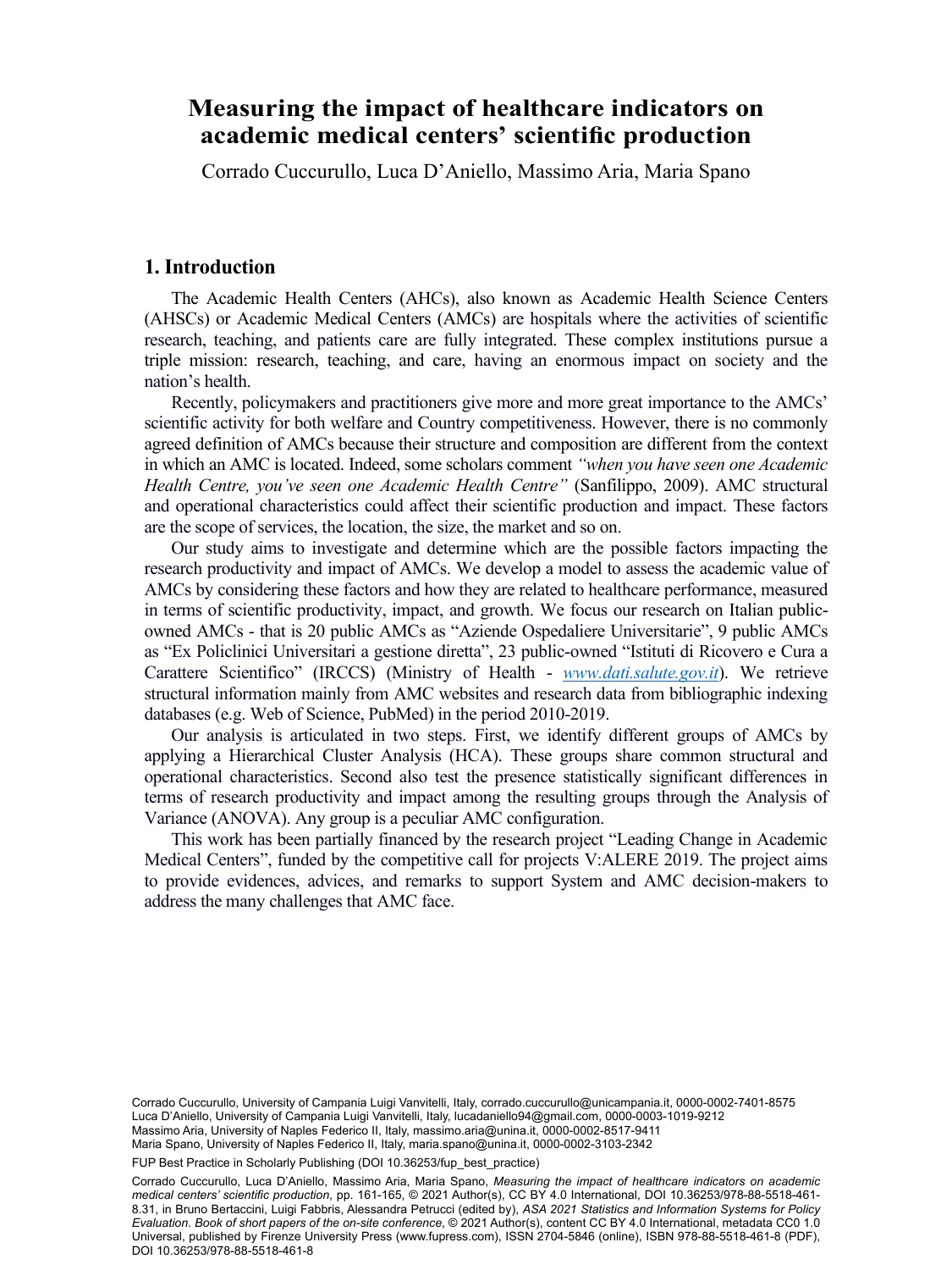## **2. Data and methodology**

As we said above, AMC could be very different in terms of different structural and operational characteristics. Aiming at covering these several aspects we collect data from different sources, from the official websites of AMCs, from official documents published by the Italian Ministry of Health, and on Google Maps. Table 1 provides an overview of the variables considered in our study. The table shows the variable synthetic label, how it was encoded, and the source of data. It is worth noting that some variables (e.g. *Type of AMC, Geographical localization*) do not change value during the years, but some others (e.g. *Structure Dimension*) have changed the value in the reference period 2010-2019.

| <b>Descriptors</b>                               | Labels                                                                                                                                                                                                                                            | <b>Sources</b>                                                                                                                                                                       |  |
|--------------------------------------------------|---------------------------------------------------------------------------------------------------------------------------------------------------------------------------------------------------------------------------------------------------|--------------------------------------------------------------------------------------------------------------------------------------------------------------------------------------|--|
| Type of AMC (AMC)                                | AOU - Azienda Ospedaliera Universitaria<br>(1); AOU_SSN - Ex Policlinici Universitari <i>dati/dettaglioDataset.jsp?m</i><br>a gestione diretta (2); IRCCS - Istituti di<br>Ricovero e Cura a Carattere Scientifico (3)                            | http://www.dati.salute.gov.it<br>enu=dati&idPag=68                                                                                                                                   |  |
| Geographical localization (GEO LOC)              | Metropolitan areas (1); Other (0)                                                                                                                                                                                                                 | https://temi.camera.it/leg18/<br>temi/tl18 province-1.html                                                                                                                           |  |
| Buildings typologies (LAYOUT)                    | Pavillion (1); Monoblock (0)                                                                                                                                                                                                                      | https://www.google.com/ma<br>$\overline{\mathit{DS}}$                                                                                                                                |  |
| Emergency Department (ED)                        | Presence (1); Absense (0)                                                                                                                                                                                                                         | https://www.salute.gov.it/po<br>rtale/documentazione/p6 2<br>8 1 1 jsp?lingua=italiano<br>$\&$ id=17                                                                                 |  |
| Service mix (S mix)                              | Generic (1); Specialized Hospital (0)                                                                                                                                                                                                             | http://www.dati.salute.gov.it<br>/dati/dettaglioDataset.jsp?m<br>$enu = dati & idPage = 96$                                                                                          |  |
| <b>Structure Dimension</b>                       | As a proxy of AMC dimension we<br>consider 4 quantitative variables<br>measured in the reference period (2010-<br>2019): minimun (MIN_PL) and maximum<br>n° of beds (MAX_PL); minimum<br>(MIN_REP) and maximum (MAX_REP)<br>n° of hospital wards. | http://www.dati.salute.gov.it<br>/dati/dettaglioDataset.jsp?m<br>$enu = dati & idPage = 96$                                                                                          |  |
| Type of care organization (ORG)                  | Division by pathology/organ or intensity<br>of care/mixed (i.e. related to the patient<br>(severe, chronic)) (1); Division by<br>medical specialties (e.g. surgery, urology,<br>orthopedics) (0)                                                  | Official websites of AMCs                                                                                                                                                            |  |
| Hospital turnaround plans (PAR)                  | Yes $(1)$ ; No $(0)$                                                                                                                                                                                                                              | https://www.cergas.unibocc<br>oni.eu/sites/default/files/files<br>/Capitolo-17.pdf                                                                                                   |  |
| Regional Health System turnaround<br>plans (SSR) | Yes $(1)$ ; No $(0)$                                                                                                                                                                                                                              | https://www.salute.gov.it/po<br>rtale/pianiRientro/dettaglio<br>ContenutiPianiRientro.jsp?l<br>$ingua=italiano&id=5022&$<br>area=pianiRientro&menu=<br>$vuoto$ ; (Ferrè et al. 2012) |  |

**Table 1** Main structural and operational characteristics of Italian public-owned AMCs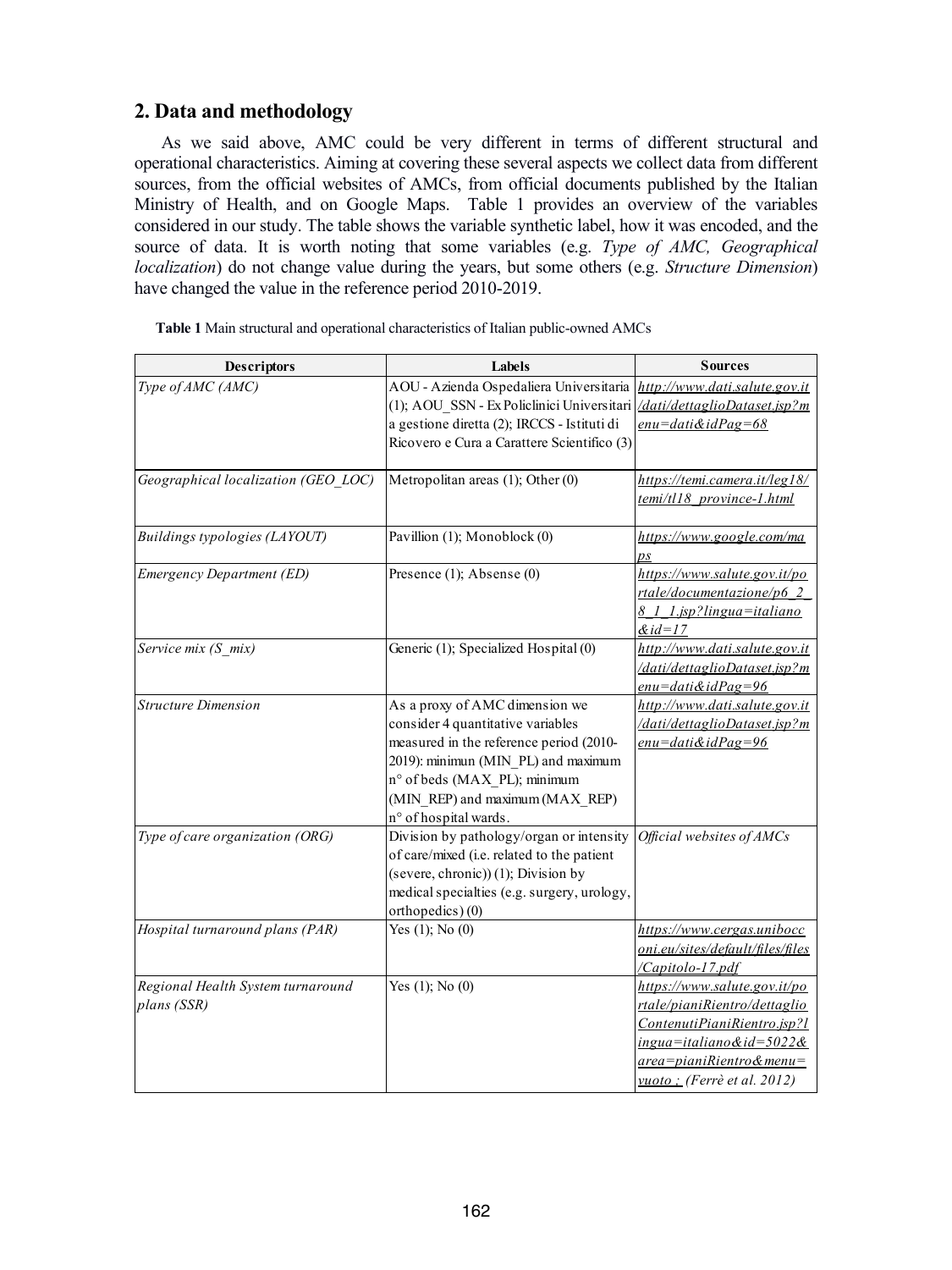We carried out a HCA to identify homogenous groups of AMCs by minimizing their distance within groups (clusters) and, at the same time, maximizing distance among groups. HCA is a multivariate technique that allows the visualization of the association structure among statistical observations at different levels of granularity.

We choose an agglomerative algorithm where each observation is initially considered as a singleelement cluster. At each step of the agglomerative procedure, the two clusters that are the most similar are combined into a new bigger cluster, using a specific linkage criterion. This procedure is iterated until all observations are in a single cluster. The different solutions are sequentially nested and displayed in a tree structure, known as a dendrogram. Here, we used the Ward linkage algorithm (Ward, 1963) with the Gower's distance (Gower, 1971), the most popular distance for mixed-type variables.

Regarding the research activity of AMCs, we retrieved on Web of Science (WoS) indexing database – launched by the Institute for Scientific Information (ISI) and now maintained by Clarivate Analytics – all the publications from January 2010 to December 2019. To identify the publications related to each AMC, we searched by full name affiliation (e.g. "IRCCS FND MILANO" for the Fondazione IRCCS Istituto Nazionale Tumori Milano, "IRCCS Ca Granda Ospedale Maggiore Policlinico" for the Fondazione IRCCS Ca' Granda Ospedale Maggiore Policlinico). We limit our search by document type and selected only Articles, Proceedings Papers, Review Articles, and Book Chapters in the English language. The records were exported into PlainText format. The Preferred Reporting Items for Systematic Reviews and Meta-Analyses (PRISMA) was used for the selection process of the publications (Liberati *et al.*, 2009). We used three bibliometric indicators to capture the different aspects of their research activity in terms of productivity (*n. of publications/total affiliated authors*), impact *(total citations/n. of publications*), and the annual percentage growth rate for article publication (*percentage growth rate 2010-2019*).

Analysis of Variance (ANOVA) (Jaccard *et al.*, 1984) and Tukey's Post-hoc test were used to inspect differences among the clusters resulting from the HCA.

#### **3. Findings and conclusion**

HCA performed on the main characteristics of AMCs returned the dendrogram in Figure 1. We choose the solution into five clusters, highlighted in different color in the graphical representation. Interestingly, there is a natural separation among healthcare institutions with respect to the variable *Type of AMC*. For instance, IRCCS are almost all included in the Cluster 5 (orange) and in the Cluster 2 (green). They differ only with respect to the *SSR* and *PAR* variables, because the Cluster 5 includes all IRCCS subjected to both Regional Health system turnaround plans [*SSR=1*] and Hospital turnaround plans [*PAR=1*].

The Cluster 1 (blue) includes the 75% of AOU and a small portion of IRCCS (13%). All these AMCs are mainly characterized by a more articulated architectural structure [*LAYOUT=1*] and by the presence of an Emergency Departement [*ED=1*]. All of them are not subjected to both Regional Health system turnaround plans [*SSR=0*] and Hospital turnaround plans [*PAR=0*].

The remaining 25% of the AOUs fall within the Cluster 3 (red). They differ from the AOUs in the Cluster 1 because of their dimension. Indeed, these AMCs are all organized in a monoblok [*LAYOUT=0*] and therefore, they have on average a lower number of beds and wards. Finally, the Cluster 4 (lighblue) includes about the 80% of AOU\_SSN, all of them localized in metropolitan areas [*GEO\_LOC=1*], with an Emergency Departement [*ED=1*] and mainly organized in pavilions [*LAYOUT=1*].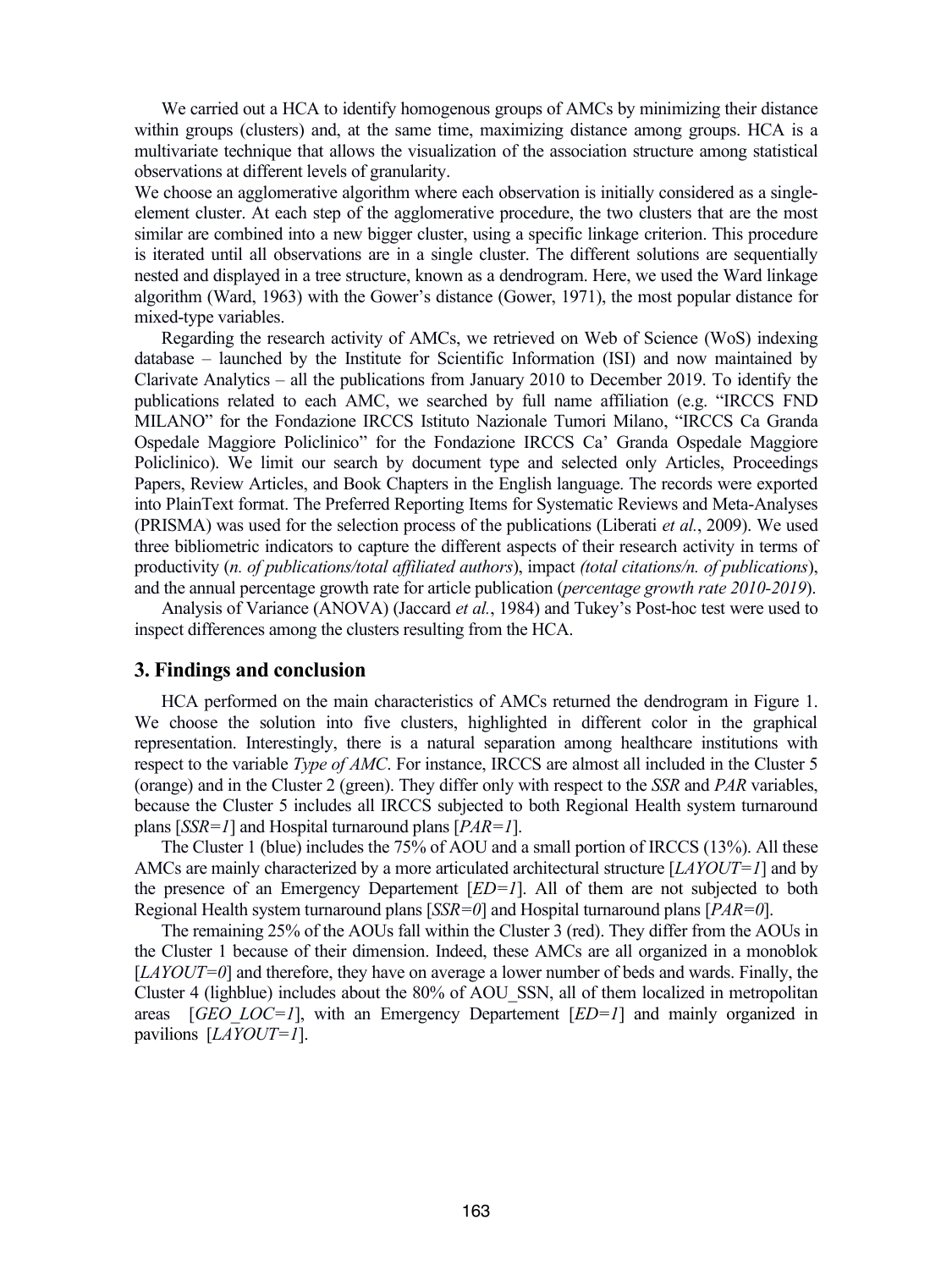

**Figure 1** Dendogram resulting from HCA of Italian public-owned AMCs

Table 2 shows the results of a one-way ANOVA. We found a statistically-significant difference in average in our clusters by N. of publications per affiliated authors (F stat = 2.994, Pvalue =  $0.0281*$ ) and by Total citations per N. of publications (F-stat =  $4.523$ , P-value =  $0.003**$ ) but not by Growth rate (F-stat  $= 0.307$ , P-value  $= 0.872$ ).

|                                                                                                                       | N. of publications<br>per affiliated authors |           | Total citations<br>per N. of publications |           | Growth rate $(\% )$<br>2010-2019 |       |  |  |
|-----------------------------------------------------------------------------------------------------------------------|----------------------------------------------|-----------|-------------------------------------------|-----------|----------------------------------|-------|--|--|
|                                                                                                                       | <b>AVERAGE</b>                               | SD.       | AVERAGE                                   | <b>SD</b> | <b>AVERAGE</b>                   | SD.   |  |  |
| Cluster $1 * (n=18)$                                                                                                  | 2.067                                        | 1.043     | 22.597                                    | 3.239     | 0.68(68)                         | 1.547 |  |  |
| Cluster $2 * (n=13)$                                                                                                  | 2.322                                        | 1.108     | 25.047                                    | 8.491     | 1.85(185)                        | 7.835 |  |  |
| Cluster $3 * (n=6)$                                                                                                   | 1.518                                        | 0.431     | 16.120                                    | 1.882     | 0.11(11)                         | 0.411 |  |  |
| Cluster $4 * (n=7)$                                                                                                   | 0.987                                        | 0.365     | 17.497                                    | 3.294     | 0.63(63)                         | 2.559 |  |  |
| Cluster $5 * (n=8)$                                                                                                   | 2.211                                        | 0.808     | 24.403                                    | 5.599     | 0(0)                             | 1.259 |  |  |
| <b>ANOVA TEST</b>                                                                                                     |                                              |           |                                           |           |                                  |       |  |  |
| F stat                                                                                                                |                                              | 2.994     |                                           | 4.523     |                                  | 0.307 |  |  |
| P-value                                                                                                               |                                              | $0.0281*$ |                                           | $0.003**$ |                                  | 0.872 |  |  |
| <i>P</i> -value of the F statistic * Significant $0.01 \le p$ -value $\le 0.05$ . ** Significant p-value $\le 0.01$ . |                                              |           |                                           |           |                                  |       |  |  |

**Table 2** Mean and standard deviation by clusters and ANOVA analysis among clusters.

We noted that AMCs in Cluster 2, Cluster 5 and Cluster 1 including all the IRCCSs and the 75% of AOUs are more productive than the others with an average value of N. of publications per affiliated authors greater than 2. This result is reflected also on the impact of their research with an average value of total citations per N. of publications greater than 22. From these